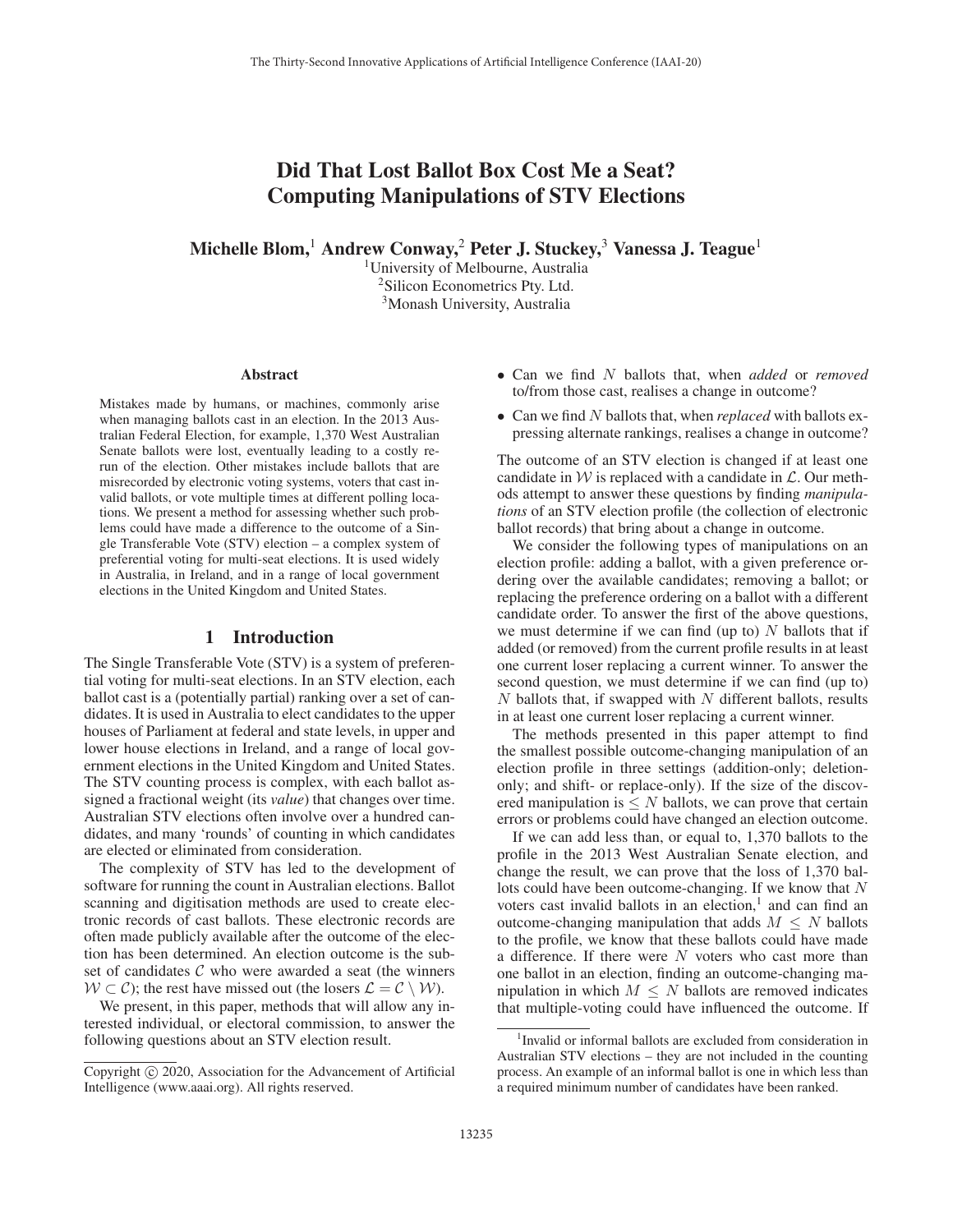we know that  $N\%$  of ballots are likely to be misinterpreted by software systems during a count, finding an outcomechanging manipulation that replaces fewer than  $N\%$  of ballots can prove whether this misinterpretation is problematic.

The methods we present are not optimal – there is no guarantee that the manipulation they discover is the 'smallest possible'. Consequently, even though we may not be able to find an outcome-changing manipulation of (up to)  $N$  ballots, it does not mean that one does not exist. The smallest number of ballot changes required to alter the outcome of an election is known as its *margin of victory* (MOV). Existing work presents an algorithm for computing a lower bound on the MOV of an STV election (Blom, Stuckey, and Teague 2019). This algorithm is able to find MOV lower bounds for elections of up to a dozen candidates and three to four seats. It cannot be applied to find non-trivial MOV lower bounds (i.e., lower bounds that are greater than 0) for large STV elections involving more than a hundred candidates and up to a dozen seats. The methods we present in this paper find an upper bound on the MOV of an STV election by finding actual manipulations that change the outcome.

We present two heuristic methods for finding candidate manipulations in the three settings described above. The first is denoted *Greedy*, a heuristic that repeatedly simulates shifts, additions, and removals, of varying numbers of ballots between targeted pairs of candidates, to each original loser, and from each original winner, respectively. *Greedy* looks for smaller and smaller shifts, additions, and removals, that realise an outcome change when simulated.

Our second method, *Guided-Greedy*, combines *Greedy* with the MOV lower bound finding algorithm *margin-stv* by Blom, Stuckey, and Teague (2019). We apply *margin-stv* to the tail of an STV election, containing up to 10 or so candidates. The resulting manipulations, since they are based only on a limited view of the election, will typically not change the election outcome when simulated. Applying *Greedy* on top of these manipulations indicates how many additional ballot changes are required to actually realise a change.

Our manipulation finding methods are demonstrated on the 2016 and 2019 Australian Senate (upper house of the Federal Parliament) elections. Background material on STV elections, and related work, is presented in Sections 2 and 3. Our *Greedy* and *Guided-Greedy* heuristics are outlined in Sections 4 and 5, and demonstrated in Section 6.

## 2 Preliminaries

The outcome of an STV election is a sequence of candidate eliminations and elections. Ballots are transferred between candidates throughout the tallying process, described below, with candidates required to achieve a certain number of votes, called a *quota*, before being elected to a seat.

**Definition 1 (STV Election)** *An STV election*  $\mathcal{E}$  *is a tuple*  $\mathcal{E} = (\mathcal{C}, \mathcal{B}, Q, N)$  where C is a set of candidates, B the multi*set of ballots cast,* Q *the election quota (the number of votes a candidate must attain to be elected to a seat – the Droop quota – Eqn 1), and* N *the number of seats to be filled.*

$$
Q = \left\lfloor \frac{|\mathcal{B}|}{N+1} \right\rfloor + 1 \tag{1}
$$

Recall that each ballot in an STV election is a (potentially) partial ranking over a set of candidates. For example, in an election with candidates  $c_1$ ,  $c_2$ ,  $c_3$ , and  $c_4$ , the ballot [ $c_2$ ,  $c_1$ ,  $c_4$ ] expresses a first preference for candidate  $c_2$ , a second for  $c_1$ , and a third for  $c_4$ . We refer the reader to the work of Blom, Stuckey, and Teague (2019) for pseudocode of the STV counting process, and a running example.

The tallying of an STV election proceeds in rounds. In each round, a candidate is either eliminated or elected to a seat. At the start of round  $i$ , the set of candidates who remain *standing* is the set of candidates who have not yet been eliminated or elected, denoted  $S_i$ . Prior to the first round of counting,  $i = 1$ , each ballot  $b \in \mathcal{B}$  is awarded to its first ranked candidate and is assigned a value of 1,  $v_{i=1}(b)=1$ . The first ranked candidate of ballot  $[c_2, c_1, c_4]$ , for example, is  $c_2$ . The sum of the values of the ballots sitting in a candidates pile forms their *tally*. In each round, ballots will move from the tally pile of one candidate to that of others. The value of these ballots—the extent to which they contribute to a candidate's tally—will change over time.

**Definition 2 (Tally**  $t_i(c)$ ) *The tally of a candidate*  $c \in \mathcal{C}$  *in round* i *is the sum of the values of the ballots in* c*'s tally pile. These are the ballots for which* c *is ranked first among the set of candidates still standing,*  $S_i$ *. Let*  $\mathcal{B}_{i,c}$  *denote the subset of ballots sitting in* c*'s tally pile at the start of round* i*.*

$$
t_i(c) = \sum_{b \in \mathcal{B}_{i,c}} v_i(b) \tag{2}
$$

Candidates whose tallies exceed (or reach) a *quota* (Eqn 1) are elected to a seat. As each candidate is elected, their *surplus* (the number of votes by which their tally exceeds the quota) is computed, and a subset of their ballots (with a combined value equal to the surplus) is distributed to their next preferred candidate. In the ballot  $[c_2, c_1, c_4]$ , the next preferred candidate after  $c_2$  is  $c_1$ . If no candidate has amassed a quota's worth of votes, the candidate with the smallest tally is eliminated. Upon elimination, all ballots sitting in the candidate's pile are distributed to the next candidate in their ranking who is still standing (i.e., who have not yet been eliminated or elected to a seat) at their current value.

If the number of candidates still standing (i.e., who have not yet been eliminated or elected) equals the number of seats left to be filled, counting stops and these remaining candidates are elected. This is the one instance in which a candidate can be elected to a seat without achieving a quota.

An election order  $\pi$  defines the sequence of elections and eliminations that arise as during the STV counting process.

Definition 3 (Election Order π) *Given an STV election*  $\mathcal{E} = (\mathcal{C}, \mathcal{B}, Q, N)$ , we represent the outcome of the election *as an election order*  $\pi$ —*a sequence of tuples*  $(c, a)$  *where*  $c \in \mathcal{C}$  and  $a \in \{0,1\}$ . The tuple  $(c,1)$  indicates that can*didate* c *is elected to a seat, and* (c, 0) *that* c *is eliminated.*

The order  $\pi = [(c_1, 1), (c_3, 0), (c_2, 0), (c_4, 1)]$ , for example, indicates that candidate  $c_1$  is elected to a seat in the first round of counting, followed by the elimination of candidates  $c_3$  and  $c_2$ , and the election of  $c_4$ . We denote the subset of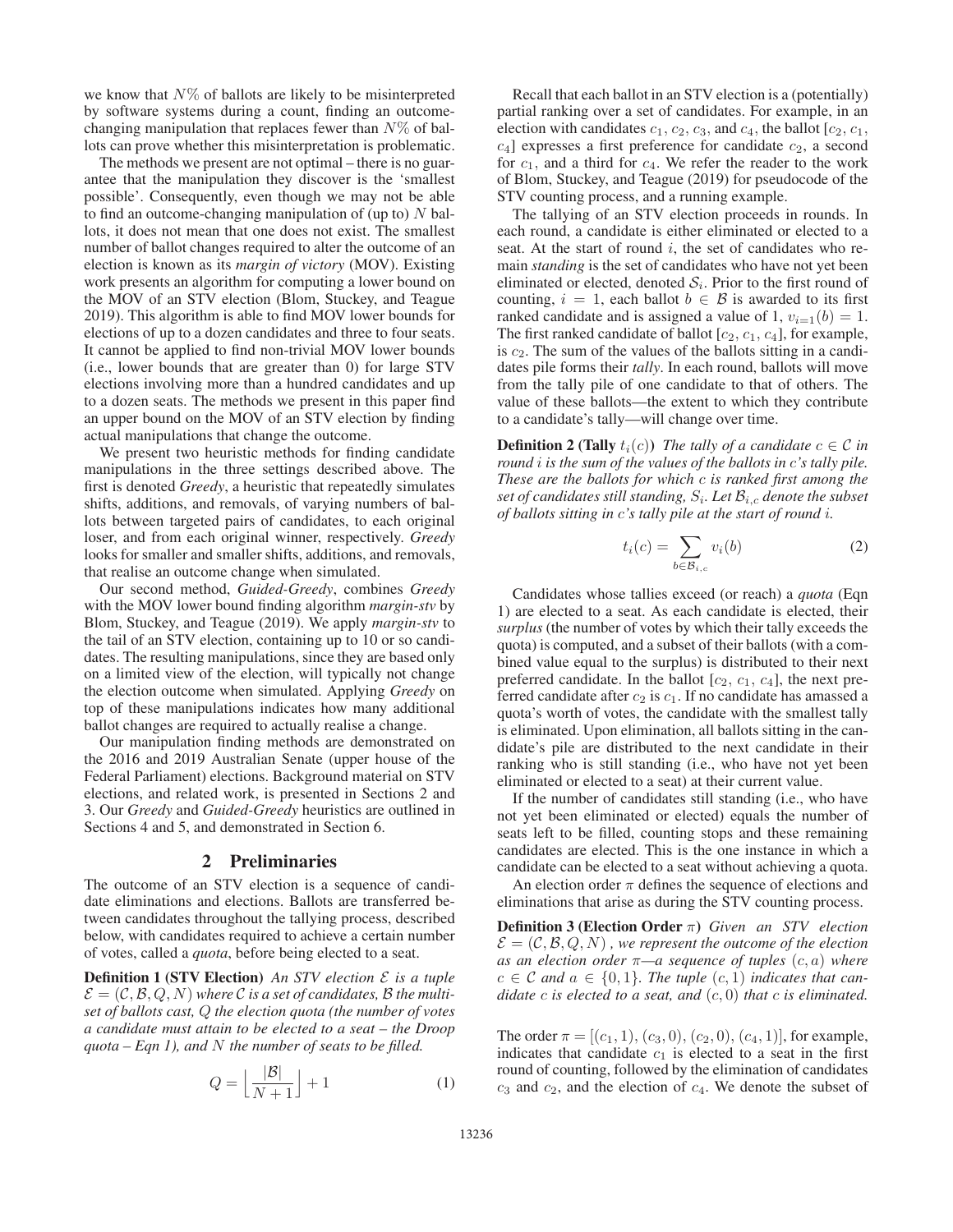candidates who are elected to a seat in order  $\pi$  as  $\mathcal{W}_{\pi} \subset \mathcal{C}$ , and the subset of candidates who are eliminated as  $\mathcal{L}_{\pi} \subset \mathcal{C}$ .

Our *Greedy* and *Guided-Greedy* heuristics operate by finding candidate manipulations of a given election  $\mathcal{E}$ , and simulating these manipulations to determine if they result in a change in outcome. If the original outcome of the election is the order  $\pi$ , we say that a manipulation changes the outcome if, when simulated, a new order is produced,  $\pi'$ , for which  $W_{\pi'} \neq W_{\pi}$ . We define a manipulation as follows.

Definition 4 (Manipulation M) *A manipulation for an election*  $\mathcal{E} = (\mathcal{C}, \mathcal{B}, Q, N)$  *is a tuple*  $\mathcal{M} = (\mathcal{B}^+, \mathcal{B}^-)$ *, where:* B<sup>+</sup> *denotes a multiset of ballots to add to* B*; and* B<sup>−</sup> *a multiset of ballots to remove from* B*. The result of applying* M *to an election* E *is a modified election profile*  $\mathcal{E}' = (\mathcal{C}, \mathcal{B}, \mathcal{Q}, N)$ , where:  $\mathcal{B}$  is the result of removing each *ballot in* B<sup>−</sup> *from* B*, and then adding each ballot in* B<sup>+</sup> *to* B; and  $\hat{Q}$  is quota of the new election  $\mathcal{E}'$ , computed using *the revised number of cast ballots*  $|\hat{\mathcal{B}}|$ *, as per Eqn 1.* 

In a manipulation generated in the shift-only setting (ballots can only be replaced),  $|\mathcal{B}^+| \equiv |\mathcal{B}^-|$ . In the add-only setting (ballots can only added),  $\mathcal{B}^- \equiv \emptyset$ , while in the delete-only setting (ballots can only be removed),  $\mathcal{B}^+ \equiv \emptyset$ .

Given a candidate manipulation M, *Greedy* and *Guided-Greedy* use a custom STV simulator designed to reflect the precise STV variant used in a given case study. The heuristics refer to this simulator, denoted SIM-STV, as a black box.

## 2.1 SIM-STV: A Black Box STV Simulator

Several STV variants exist, differing in the way that surpluses are distributed (Weeks 2011). Consider a candidate with 100 ballots sitting in their tally pile, each with a value of 1, and a surplus of 40 votes. The Inclusive Gregory Method, arguably one of the simplest STV variants, redistributes all 100 ballots, each with an assigned 'transfer value' of 0.4 (each ballot is worth 0.4 votes), to their next highest ranked candidate that is 'still standing' (has not yet been elected or eliminated). Across all STV variants, ballots are assigned a transfer value when distributed as part of a surplus.

Unlike IRV for single seat elections where breaking ties and vote formality are the only real ambiguities in the idealized representation, there are a variety of details that different jurisdictions implementing STV have to make explicit rules on (Weeks 2011). The system used for the Senate in Australian Federal elections (Senate 2019) is quite close to the description above, but has some idiosyncrasies such as:

- When ballots are distributed from one candidate's tally pile to another, the total value of those ballots is rounded down to the nearest integer. This practice causes a number of votes to be lost over the course of the tallying process.
- When a candidate is elected, and their surplus distributed, all distributed ballots are assigned the same transfer value, regardless of prior transfer values assigned to each ballot.
- When a candidate is eliminated, their ballots with different transfer values are distributed in different distributions, each with their own rounding down.

• There is a gratuitous subsection  $13(A)$  that allows simultaneous elimination of a couple of low candidates. This has been used by the Australian Electoral Commission (AEC) in some elections but not others. It was written with the aim of never changing the results, but can actually make changes due to effects caused by rounding.

All the manipulations we generate in our experiments are validated on the full federal rules using SIM-STV (Conway 2019), and ballot data published by the AEC, standardized at https://vote.andrewconway.org/.

## 3 Related Work

The size of the smallest manipulation of an election that changes its outcome is known as its margin of victory (MOV). There is much work on computing the MOV in the one-seat variant of STV, Instant Runoff Voting (IRV) (Magrino et al. 2011; Cary 2011; Sarwate, Checkoway, and Shacham 2013; Blom et al. 2016), but comparatively little for multi-seat STV. Blom, Stuckey, and Teague (2019) present an algorithm that is able to compute a lower bound on the MOV of small STV elections with less than a dozen candidates and four seats. The STV elections held to elect senators in Australian Federal elections can involve more than a hundred candidates and up to 12 seats. We utilise their *margin-stv* algorithm, in our *Guided-Greedy* heuristic, to generate suggestions for how to manipulate an election.

The *margin-stv* method uses branch-and-bound to explore a tree of possible alternate election outcomes, in which at least one original losing candidate is elected to a seat (Blom, Stuckey, and Teague 2019). Each node in this tree is a partial election order  $\pi'$ , with complete election orders forming the leaves of the tree. A mixed-integer program (MIP) is defined to compute a lower bound on the smallest manipulation required to realise an election outcome that starts with  $\pi'$ . These lower bounds are used to prune sections of the tree from consideration. To compute an exact MOV, *marginstv* would need to solve a mixed-integer non-linear program (MINLP) at each node, the scale of which is beyond modern MINLP solvers. Consequently, *margin-stv* computes a lower bound on the MOV via a linear relaxation of the problem.

Computing a non-trivial lower bound  $L$  on the MOV of an STV election is one way of answering the question of whether certain problems could have influenced an election outcome. If the problem involves less than  $L$  ballots, we know that it could not have changed the outcome. There are no methods available for computing such lower bounds for large STV elections. We can, as an alternative, provide evidence that a problem of size  $N$  could have changed the outcome, by finding an outcome-changing manipulation of size N or smaller. This is the task we focus on in this paper.

#### 4 A Greedy Manipulation Finder

Figure 1 presents a greedy heuristic for finding candidate manipulations of an STV election  $\mathcal E$  in the shift-only setting.

Consider an election  $\mathcal{E} = (\mathcal{C}, \mathcal{B}, Q, N)$  with an outcome π. *Greedy* steps through each elimination and election that occurs in  $\pi$ . When a candidate c is elected to a seat (Step 4), we consider each original losing candidate  $c' \in S \setminus W_\pi$  that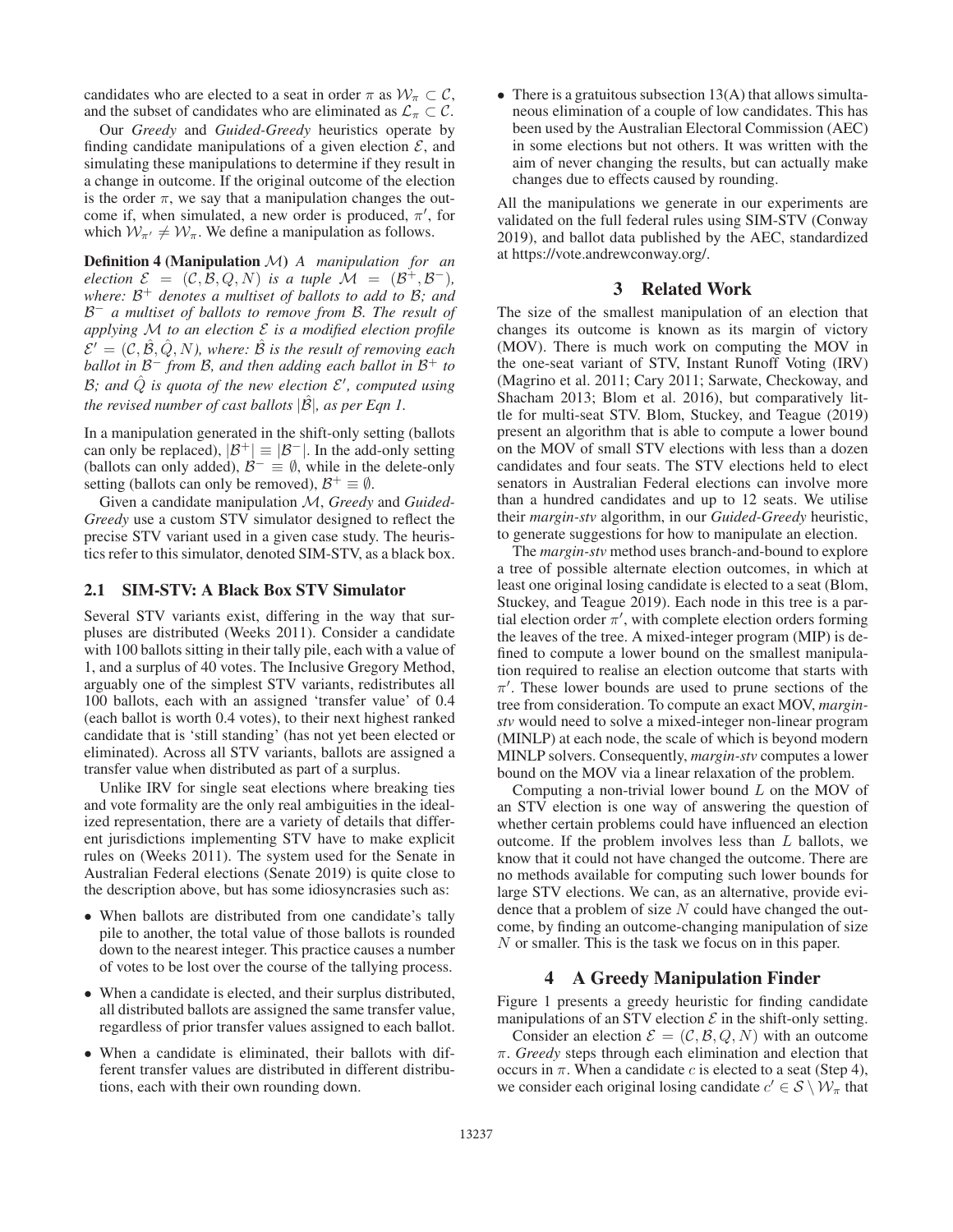has not yet been eliminated.  $S$  denotes the set of candidates still standing at this stage of the count. Steps 6 and 7 find, and refine, a manipulation designed to shift enough ballots currently sitting in  $c$ 's tally pile to that of  $c'$  so that  $c'$  has a higher tally than  $c$ . The difference in tallies between  $c$  and  $c'$ at this stage in the count is equal to  $\Delta = t_{\mathcal{S}}(c) - t_{\mathcal{S}}(c')$ .

We need to shift  $[(\Delta/2) + 1]$  votes from c to c'. The MP procedure looks at the subset of ballots cast,  $B$ , that are currently residing in c's tally pile, and sorts them in decreasing order of their current value at the stage in the count where S remain standing. The result is the set  $\mathcal{B}_{c,S}$  (Step 17). Replacing  $\lceil \Delta/2 \rceil$  ballots in  $\mathcal{B}_{c, S}$  with a ballot that preferences  $c'$  first will not necessarily alter the original election outcome. Each ballot in  $\mathcal{B}_{c,S}$  represents a proportion of a vote (between 0 and 1) in c's tally. *Greedy* chooses  $[t<sub>S</sub>(c') - t<sub>S</sub>(c) + 1]$  as a likely upper bound on the number of ballot shifts required to elect  $c'$  in place of  $c$ .

We label this upper bound  $\Delta_{c,c'}$ . MP first considers replacing the rankings on the  $\Delta_{c,c'}$  highest valued ballots in  $R_{c}$ , with a ranking that preferences  $c'$  first. This produces  $\mathcal{B}_{c, S}$ , with a ranking that preferences  $c'$  first. This produces a new multiset of ballots,  $\hat{B}$  (Step 20). We simulate the election  $\mathcal E$  with  $\mathcal B$  replaced by  $\hat{\mathcal B}$  (Step 21). If we are able to elect a previous loser  $(c'$  or otherwise), we update a running 'best found manipulation' (Step 23). Each time a valid manipulation is found, we reduce the number of ballots we shift by δ (Step 27), where δ is initially set to  $\left[\Delta_{c,c'}/2\right]$  (Step 26).<br>When we are unable to find a valid manipulation by shifting When we are unable to find a valid manipulation by shifting  $\Delta$  ballots, we increase the number of ballots to be shifted. MP performs a binary search for the smallest number of ballot shifts required to alter the election outcome.

Note that *Greedy* maintains a record of the smallest successful manipulation found thus far (Steps 9 and 14). The size of this manipulation,  $m$ , is used to restrict the candidate manipulations considered by MP (Step 19).

### 4.1 Addition-Only

Where ballots can only be added to an election profile  $\mathcal{E} =$  $(C, \mathcal{B}, Q, N)$ , with outcome  $\pi$ , the algorithm of Figure 1 is altered as follows. For every original loser  $c \in \mathcal{L}_{\pi}$ , we add a number of ballots  $\Delta$  in which c is ranked first to  $\beta$ , forming a new profile  $\mathcal{E}' = (\mathcal{C}, \mathcal{B}, \mathcal{Q}, \mathcal{N})$ . Adding ballots to the profile increases the quota,  $\ddot{Q} > Q$ . We initialise  $\Delta$  to a suitably high value, and perform the binary search method of Steps 25 to 32 to find the smallest number of ballots  $\Delta$  that, when added to  $B$ , results in an outcome change upon simulation.

#### 4.2 Deletion-Only

Where ballots can only be removed from an election profile  $\mathcal{E} = (\mathcal{C}, \mathcal{B}, Q, N)$ , with outcome  $\pi$ , we consider each original winner  $c \in W_\pi$ . When candidate c is elected to a seat, candidates S remain standing and  $\mathcal{B}_{c,S}$  denotes the multiset of ballots sitting in their tally pile, sorted in decreasing order of their current value. We remove a number of ballots  $\Delta$  from  $\mathcal{B}_{c,S}$ , forming a new election profile  $\mathcal{E}' = (\mathcal{C}, \mathcal{B}, \mathcal{Q}, N)$ . Removing ballots from the profile reduces the quota,  $\hat{Q} < Q$ . We initialise  $\Delta$  to the total number of ballots in their pile, and perform the binary search method **proc** GREEDY( $\mathcal{E} = (\mathcal{C}, \mathcal{B}, Q, N), \pi, \mathcal{W}_{\pi}$ )<br>  $1 \quad (m, \mathcal{M}) \leftarrow (\infty, \emptyset)$  $(m,\mathcal{M}) \leftarrow (\infty,\emptyset)$ 

- 
- 2  $S \leftarrow C$
- 3 for each  $(c, a)$  in  $\pi$  do
- 4 if  $a \equiv 1$  then  $\triangleright$  Find ballot shift from c's current tally pile to that of  $c' \in S$ ,  $c' \notin W_\pi$ , to give  $c'$  a seat.
- 5 for each  $c' \in S \setminus W_\pi$  do<br>6  $\Delta_{c,c'} \leftarrow [t_S(c) t_S(c')]$
- 6  $\Delta_{c,c'} \leftarrow [t_{\mathcal{S}}(c) t_{\mathcal{S}}(c') + 1]$ <br>7  $(\Delta' \Delta') \leftarrow \text{MP}(\Delta + c, c')$
- 7  $(\Delta', \mathcal{M}') \leftarrow \text{MP}(\Delta_{c,c'}, c, c', \mathcal{S}, \mathcal{E}, \mathcal{W}_{\pi}, m)$
- 8 if  $\Delta' \neq \infty$  and  $\Delta' < m$  then<br>9  $(m, M) \leftarrow (\Delta', M')$

9  $(m, \mathcal{M}) \leftarrow (\Delta', \mathcal{M}')$ 

```
else
```
- $\triangleright$  Find ballot shift from some  $c' \in \mathcal{W}_{\pi}, c' \in \mathcal{S}$ , to  $c$  so that  $c'$  is eliminated in place of  $c$ .
- 10 for each  $c' \in W_\pi \cap S$  do

11 
$$
\Delta_{c',c} \leftarrow [t_{\mathcal{S}}(c') - t_{\mathcal{S}}(c) + 1] \n12 \qquad (\Delta', \mathcal{M}') \leftarrow \text{MP}(\Delta_{c',c}, c', c, \mathcal{S}, \mathcal{E}, \mathcal{W}_{\pi}, m)
$$

- 13 if  $\Delta' \neq \infty$  and  $\Delta' < m$  then
- 14  $(m, \mathcal{M}) \leftarrow (\Delta', \mathcal{M}')$
- 15  $S \leftarrow S \setminus \{c\}$
- 16 return  $(m, \mathcal{M})$

**proc** MP( $\Delta$ , c, c', S,  $\mathcal{E} = (\mathcal{C}, \mathcal{B}, Q, N), \mathcal{W}_{\pi}, m_{best}$ )

- 17  $B_{c, S} \leftarrow$  Ballots in c's tally pile in the round where candidates  $S$  remain, sorted by decreasing value.
- 18  $(m, \mathcal{M}) \leftarrow (\infty, \emptyset)$
- 19  $\Delta' \leftarrow \min(\Delta, m_{best})$
- 20  $\mathcal{M}', \hat{\mathcal{B}} \leftarrow$  Manipulation in which each of the first  $\Delta'$  ballots in  $\mathcal{B}_{c,S}$  is replaced in B with with [c'].  $\triangleright$  Simulate  $\mathcal E$  with the new ballot set  $\hat{\mathcal B}$ .
- 21  $\pi' \leftarrow \text{SIM-STV}(\mathcal{E} = (\mathcal{C}, \hat{\mathcal{B}}, Q, N))$
- 22 if  $W_{\pi'} \neq W_{\pi}$  then
	- $\triangleright$  We have found a valid manipulation.
- 23  $(m, \mathcal{M}) \leftarrow (\Delta', \mathcal{M}')$
- 24  $\delta \leftarrow \Delta'$
- 25 repeat
- 26  $\delta \leftarrow \lceil \frac{\delta}{2} \rceil$
- 27  $\Delta' \leftarrow \Delta' \delta$
- 28  $\pi' \leftarrow$  Perform Steps 20-21 with new  $\Delta'$ .
- 29 if  $W_{\pi'} \neq W_{\pi}$  then  $\triangleright$  We have found a valid manipulation. 30  $(m, \mathcal{M}) \leftarrow (\Delta', \mathcal{M}')$

else

31  $\Delta' \leftarrow \Delta + \delta$ 

- 32 until  $\delta \equiv 1$
- 33 return  $(m, \mathcal{M})$

Figure 1: *Greedy* heuristic for finding a candidate manipulation M of a STV election  $\mathcal{E} = (\mathcal{C}, \mathcal{B}, Q, N)$ , with an original outcome  $\pi$  and winning candidates  $W_{\pi} \subset \mathcal{C}$ .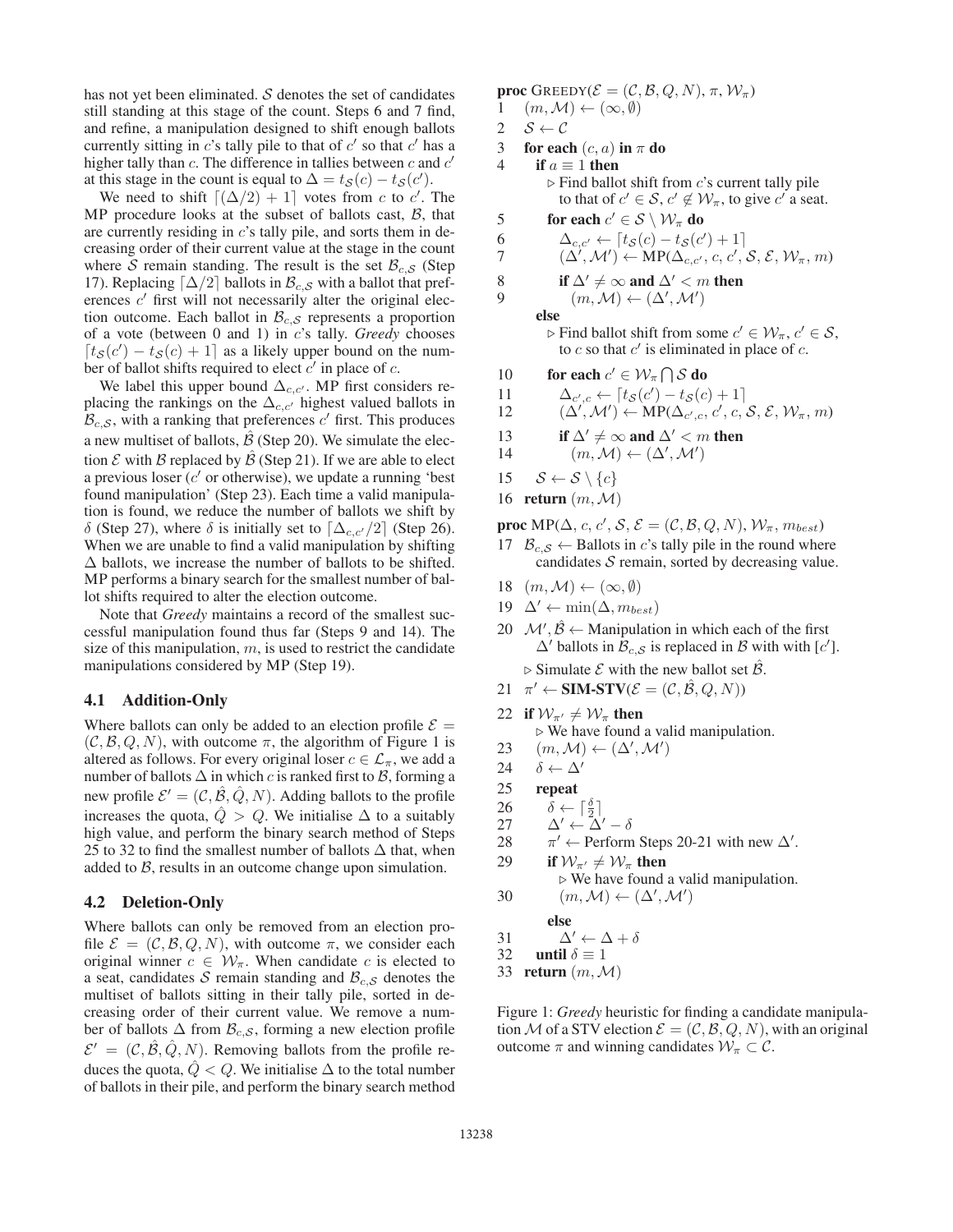of Steps 25 to 32 in Figure 1 to find the smallest number of ballots  $\Delta$  that, when removed, results in an outcome change.

# 4.3 Electing a Desired Candidate

In the shift- and addition-only settings, we can apply a variation of *Greedy* to find manipulations in which a desired candidate  $c' \in \mathcal{L}_{\pi}$  is elected to a seat. In the addition-only context, rather than consider *every* original losing candidate  $c \in \mathcal{L}_{\pi}$ , we consider only the candidate of interest  $c' \in \mathcal{L}_{\pi}$ . In the shift-only setting, Steps 5 to 9 in Figure 1 are altered to consider only a shift of ballots from the winning candidate  $c$ to our candidate,  $c'$ . Steps 10 to 14 are only performed when we are processing the elimination of  $c'$ ,  $(c', 0)$ , as we step through the original outcome  $\pi$  in the for loop of Step 3.

## 5 Guided-Greedy Manipulation

*Guided-Greedy* uses the *margin-stv* MOV lower bound calculation of Blom, Stuckey, and Teague (2019). Note that this uses a simpler model of STV than that actually used in Australian Federal Senate elections, but since any resulting manipulation is checked using SIM-STV the results are valid. *Guided-Greedy*, outlined in Figure 2, involves three phases.

*Phase 1 (Steps 2 and 3):* Simulate the original election  $\mathcal E$  until K candidates remain. The result is a smaller Kcandidate election,  $\mathcal{E}_K$ , with fractional-valued ballots,  $\hat{\mathcal{B}}$ . We apply *margin-stv* to  $\mathcal{E}_K$  to compute a manipulation set M.

*Phase 2 (Steps 4 to 11):* For each manipulation in **M**, we apply the manipulation to  $\mathcal E$ , forming a manipulated profile,  $\mathcal{E}'$ . If, upon simulation of  $\mathcal{E}'$ , the election outcome has not changed, we apply *Greedy* to  $\mathcal{E}'$  to determine how many additional ballot shifts/additions/removals are required.

*Phase 3 (Step 12):* The manipulation requiring the smallest number of ballot shifts/additions/removals is returned.

To find smaller manipulations, we apply varying proportions of the candidate manipulations found in Phase 1 (from 100% down to 0.5%) to  $\mathcal{E}$ . In some instances, (i) the manipulations in **M** make more ballot changes than necessary due to their limited view of the election (especially in the add/delete only setting), and (ii) some redundant ballot changes are made when taking the union of the candidate manipulation and manipulation suggested by *Greedy*.

When applying  $N\%$  of a manipulation  $\mathcal{M} = (\mathcal{B}^+, \mathcal{B}^-)$ to an election, we need to decide which ballots in  $\mathcal{B}^+$  to add and which ballots in  $\mathcal{B}^-$  to remove. Each manipulation is designed to elect a certain loser  $l \in \mathcal{L}_{\pi}$  in place of a certain winner  $w \in \mathcal{W}_{\pi}$ . Experimentation has shown that it is best to sort  $\beta^-$  in decreasing order of their value at the point when w is elected. We then select the first  $N\%$  of these ballots to remove. Sorting  $\mathcal{B}^+$  has not proved beneficial in our experiments – we simply add the first  $N\%$  of ballots in  $\mathcal{B}^+$ .

If we are interested in realising the election of a specific candidate  $l \in \mathcal{L}_{\pi}$ , we run *margin-stv* in a setting where all alternate outcomes in which  $l$  is not awarded a seat are ignored. All manipulations found by *margin-stv* award l with a seat. We then apply *Greedy* as described in Section 4.3.

*Greedy* is restricted to shifting ballots between two candidates, and adding/removing ballots to/from a single candidate. As *Guided-Greedy* starts from a manipulation found **proc** GUIDEDGREEDY( $\mathcal{E} = (\mathcal{C}, \mathcal{B}, Q, N), \pi, \mathcal{W}_{\pi}, K$ )  $1 \quad (m_b, \mathcal{M}_b) \leftarrow (\infty, \emptyset)$ 

- 2  $\mathcal{E}_K$ ,  $\pi_K$ ,  $\mathcal{W}_{\pi_K}$   $\leftarrow$  Simulate  $\mathcal E$  until K candidates remain, the set  $S$ , producing a new STV election  $\mathcal{E}_K = (\mathcal{S}, \hat{\mathcal{B}}, Q, N_K)$
- 3  $M \leftarrow$  Apply *margin-stv* to  $\mathcal{E}_K$ , producing a set of candidate manipulations **M**. Each  $(m, \mathcal{M}) \in \mathbf{M}$  is designed to realise an alternate election ending  $\pi'_K$  in which  $\mathcal{W}_{\pi_K} \neq \mathcal{W}_{\pi'_K}$ .
- 4 for each  $(m, \mathcal{M}) \in M$  do  $\triangleright$  Apply candidate manipulation to  $\mathcal E$  to form a new election profile, as per Def. 4.
- 5  $\mathcal{E}' = (\mathcal{C}, \hat{\mathcal{B}}, \hat{\mathcal{Q}}, N) \leftarrow$  Apply M to  $\mathcal{E}$
- 6  $\pi' \leftarrow \text{SIM-STV}(\mathcal{E}')$
- 7 if  $W_{\pi'} \neq W_{\pi}$  then
- 8 Replace  $(m_b, \mathcal{M}_b)$  with  $(m, \mathcal{M})$  if  $m < m_b$ . else
- 9  $(m_g, M_g) \leftarrow \text{GREDY}(\mathcal{E}', \pi', \mathcal{W}_{\pi'})$
- 10 if  $m_g + m < m_b$  then
- 11  $(m_b, \mathcal{M}_b) \leftarrow (m_g + m, \mathcal{M}_g \cup \mathcal{M}).$
- 12 return  $(m_b, \mathcal{M}_b)$

Figure 2: *Guided-Greedy* heuristic for finding a manipulation M of a STV election  $\mathcal{E} = (\mathcal{C}, \mathcal{B}, Q, N)$ , whose unmanipulated outcome is a sequence of candidate elections and eliminations  $\pi$ , with candidates  $\mathcal{W}_\pi \subset \mathcal{C}$  awarded a seat.

by *margin-stv*, it is able to form manipulations in which ballots may shift between multiple pairs of candidates, or be added/removed to/from multiple candidates.

# 6 Case Studies

We consider the 2016 and 2019 Australian Federal Senate elections. Each state and territory holds a separate STV election to elect candidates to a number of seats reserved for the region. In 2016, a double dissolution election was held with 12 seats available in each state, and 2 in each territory. In 2019, 6 seats were available in each state, and 2 in each territory. Table 1 records the smallest manipulation discovered via *Greedy* or *Guided-Greedy* in each state and territory STV election held during the 2016 and 2019 Federal elections.

We have run *Guided-Greedy* in the setting where 0.5%, 1%, 5%, 15%, 25%, 50%, and 100% of the candidate manipulations found by *margin-stv* are applied, and have recorded the best overall manipulation discovered across those settings in Table 1. All experiments have been conducted on a machine with an Intel Xeon Platinum 8176 chip (2.1GHz), and 1TB of RAM. Both heuristics can be run in an overnight period, even in the largest of the considered elections.

Table 1 highlights how fragile the election results for the Australian Senate can be. In Tasmania 2016, the number of ballot changes required to alter the outcome is less than the number of votes lost by rounding. If the election rules were altered to avoid rounding down, the result could have